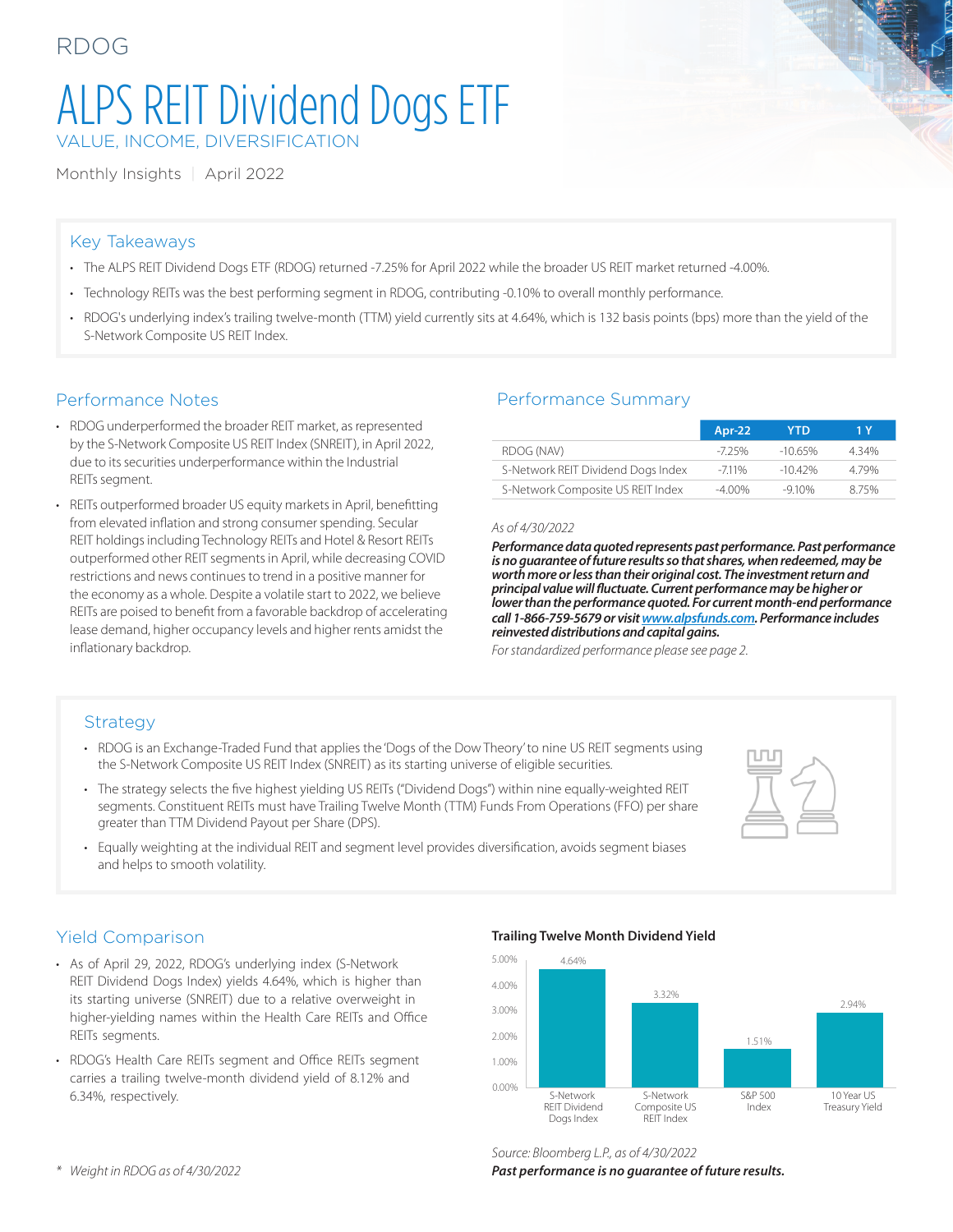## RDOG Monthly Insights | April 2022 ALPS REIT Dividend Dogs ETF

### Contribution to Return

- RDOG's Technology REITs segment performed the best during the month of April 2022. Digital Realty Trust Inc. (DLR US, 2.67% weight\*), a broad health care entity operator, gained 3.05% after reporting 1Q core FFO/ share above analyst estimates and receiving a price target upgrade from Wells Fargo. Residential REITs holding, American Campus Communities (ACC US, 2.94% weight\*), jumped over 15% after Blackstone announced it would buy the company for \$12.8 billion including debt, reigniting mergers and acquisitions (M&A) potential in the sector.
- While REITs face headwinds related to tightening financial conditions by the FED, there are reasons for optimism. A strong M&A backdrop, a rebounding service economy and pricing power for rental operators to pass on inflationary costs to tenants are all positive catalysts for REIT performance.

### Valuation Update

- RDOG's underlying index continues to exhibit depressed valuations when compared to its historical averages, while the S-Network Composite US REIT Index (SNREIT) exhibits historically high valuations.
- The S-Network REIT Dividend Dogs Index's current P/FFO ratio of 23.15x remains at a significant discount to SNREIT's current P/FFO ratio of 31.32x. Similarly, RDOG's underlying index TTM dividend yield of 4.64% is far in excess of 3.32% for SNREIT.
- 

#### **Contribution to Return by Segment**



*Source: Bloomberg L.P., as of 4/30/2022 Past performance is no guarantee of future results.*

### Price Multiples

|                                   | <b>RDOGX Index</b> | <b>SNREIT Index</b> |
|-----------------------------------|--------------------|---------------------|
| Price/Funds From Operations Ratio | 23.15x             | 31.32x              |
| Price/Book Ratio                  | 185x               | 2.73x               |
| Price/Cash Flow Ratio             | 1471x              | 21.53x              |
| Trailing Twelve Month Yield       | 4.64%              | 3.32%               |
| RDOG 30-Day SEC Yield             | 4.03%              |                     |

*Source: Bloomberg L.P., as of 4/30/2022*

*Past performance is no guarantee of future results. \* Weight in RDOG as of 4/30/2022*

### ALPS REIT Dividend Dogs ETF (RDOG) Performance\*\*

|                                                 | <b>Cumulative</b><br>as of 4/30/2022 |           |            | Annualized<br>as of 3/31/2022 |                |                          |                          |       |                 |
|-------------------------------------------------|--------------------------------------|-----------|------------|-------------------------------|----------------|--------------------------|--------------------------|-------|-----------------|
| <b>Total Returns</b>                            | 1 M                                  | 3 M       | <b>YTD</b> | SI <sup>1</sup>               | 1 <sub>Y</sub> | 3Y                       | 5 Y                      | 10 Y  | SI <sup>1</sup> |
| NAV (Net Asset Value)                           | $-7.25\%$                            | -4.72%    | $-10.65\%$ | 64.69%                        | 20.29%         | 6.88%                    | 7.73%                    | 7.41% | 4.22%           |
| Market Price                                    | $-7.18\%$                            | $-3.48\%$ | $-11.08\%$ | 64.69%                        | 20.12%         | 6.94%                    | 7.72%                    | 7.40% | 4.21%           |
| S-Network REIT Dividend Dogs Index <sup>2</sup> | $-7.11\%$                            | $-4.80\%$ | $-10.42\%$ | $\qquad \qquad -$             | 20.72%         | $\overline{\phantom{0}}$ | $\overline{\phantom{a}}$ |       | -               |
| S-Network Composite US REIT Index <sup>2</sup>  | $-4.00\%$                            | $-1.45%$  | $-9.10%$   | $\overline{\phantom{a}}$      | 22.23%         | $\overline{\phantom{a}}$ |                          |       |                 |

*Performance data quoted represents past performance. Past performance is no guarantee of future results so that shares, when redeemed, may be worth more or less than their original cost. The investment return and principal value will fluctuate. Current performance may*  be higher or lower than the performance quoted. For current month-end performance call 1-866-759-5679 or visit *www.alpsfunds.com. Performance includes reinvested distributions and capital gains.*

*Market Price is based on the midpoint of the bid/ask spread at 4 p.m. ET and does not represent the returns an investor would receive if shares were traded at other times.*

*\*\* Effective 1/2/2020, the ETF changed its underlying index and principal investment strategies; consequently, the ETF's total returns shown for the periods prior to 1/2/2020 are not necessarily indicative of the performance of the ETF as it is currently managed. 1 Fund inception date: 5/7/2008*

*<sup>2</sup> The Indexes commenced operations after RDOG's inception date. The S-Network REIT Dividend Dogs Index commenced operations on 10/29/2019 and the S-Network Composite US REIT Index commenced operations on 2/12/2016.*

*Total Operating Expenses: 0.35%*